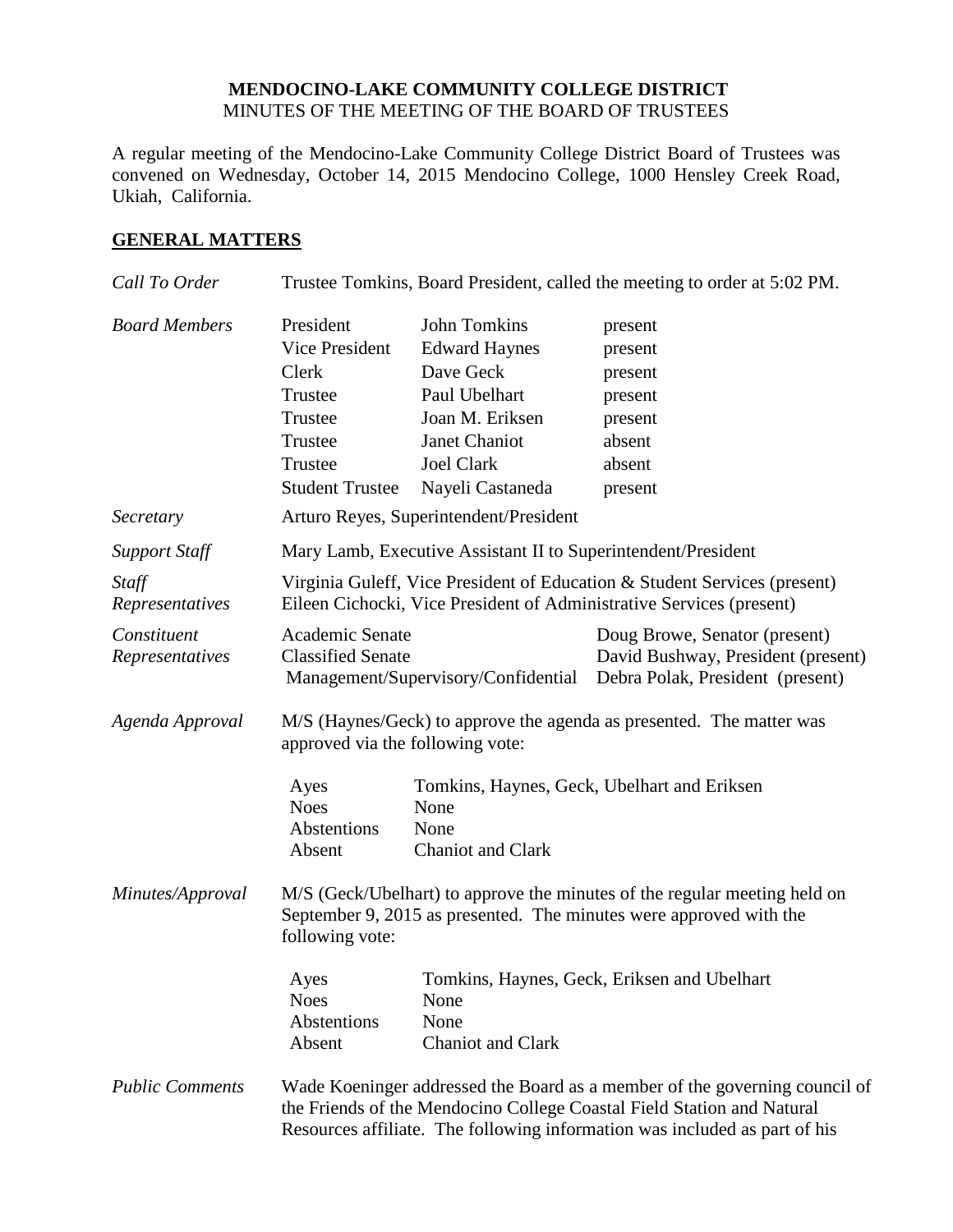statement:

- The Field Station affiliate has completed the design and installation of new signage at the facility.
- An open house held on August 1, 2015 welcomed over 100 visitors to the facility.
- The affiliate group is focusing their energies on outreach to many of the local community groups.
- A fall fundraising campaign will be starting soon.

#### **TIME CERTAIN ITEM: 5:15 PM**

*Big Picture* A presentation was made by Sarah Walsh, Basic Skills Coordinator and English as a Second Language instructor on the success of our Teachers on Teaching Conference. The conference is held annually and is funded with monies from the Basic Skills Initiative.

- This year's conference was the 8th annual event held on our campus
- Attendance at the conference can be used as a flex professional development activity by faculty members
- Fifty-five attendees from Lake, Mendocino and Sonoma counties participated in this year's conference
- A copy of the program from the event was shared with the Board members which highlighted the review and discussion of the many pathways our students take as part of their educational and career journey.

*Public Comments* Phil Warf addressed the Board as the current president of the Mendocino College Federation of Teachers where he recapped the current union position as well as the current negotiation situation.

> Jody Gehrman spoke in support of what Mr. Warf stated previously and added that she is proud of the work that is done at this institution.

Bart Rawlinson addressed the Board on behalf of faculty as their chief negotiator and expressed his support of Mr. Warf's earlier statement. He added he has worked at other institutions and feels the faculty members at Mendocino College are exceptional.

Marcus Fredrickson addressed the Board on behalf of the full-time faculty members and their current contract negotiation. He read several emails written by students who have taken the time to share some of their experiences with him.

Patti Gulyas addressed the Board as a member of the SEIU Local 1021 regarding the District's efforts to terminate their colleague, Larry Lang. A copy of her statement was presented to the members of the Board.

Mike Adams addressed the Board as a former employee of Mendocino College who witnessed first-hand the talent and commitment of Mr. Larry Lang during his 28-1/2 years with the college and is therefore here to speak in support for him and his continued employment. A copy of the letter Mr. Adams read was presented to each of the Board members present.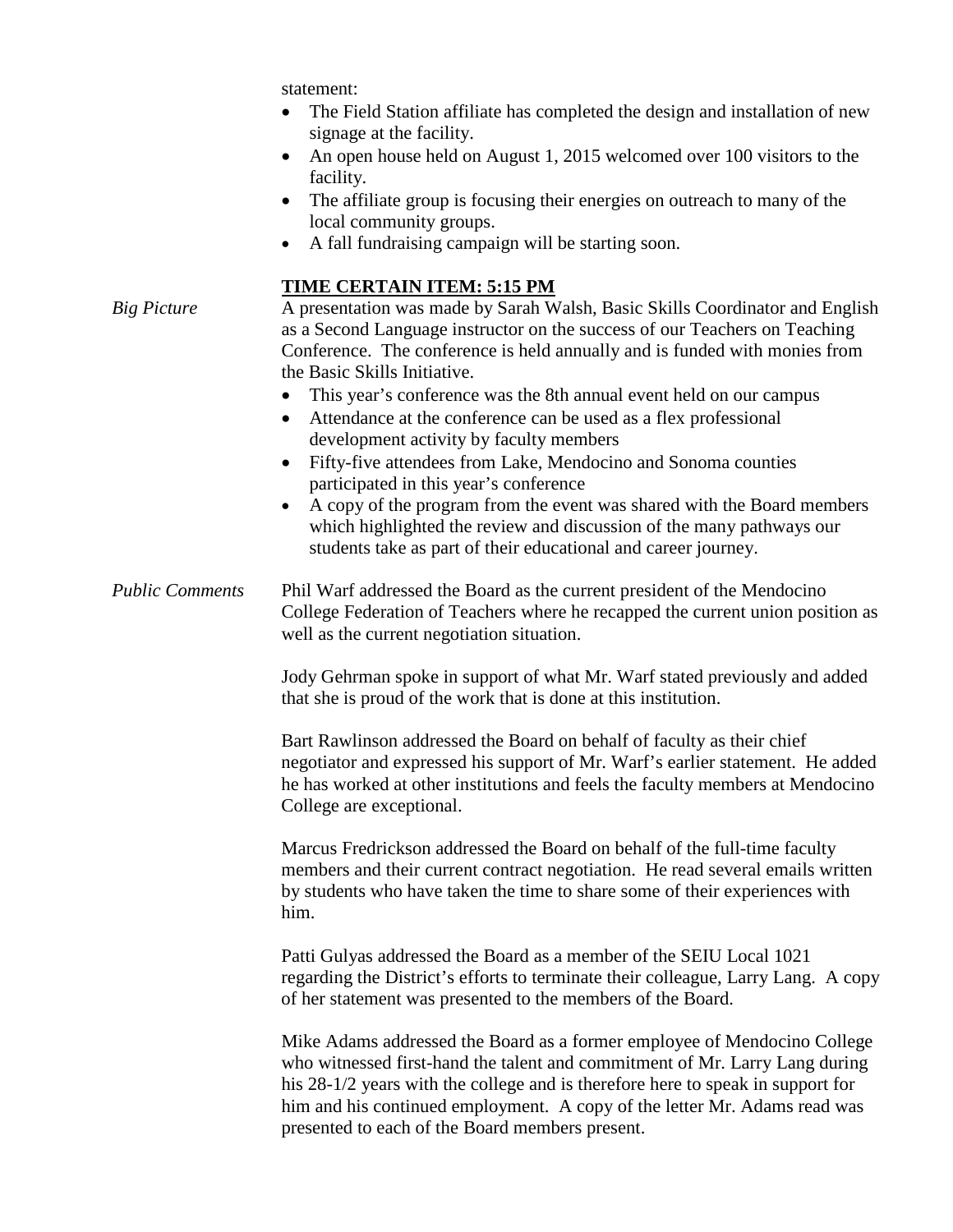## **PRESIDENT'S REPORT**

A written report was submitted by Superintendent/President Reyes. The following was offered in addition:

- We received notification today announcing Brice Harris will be retiring as California Community College Chancellor in April 2016.
- The safety presentation today by Robert Nishiyama was well attended and very informative. There will be an additional presentation which will focus on students in November and is being coordinated through the ASMC. Trustee Haynes added he attended the training which he felt was excellent and feels all trustees should take a few minutes to view the presentation recording. The President's Office will work with the IT department to obtain copies of the presentation for each of the Board members.
- There is a tentative agreement with both the Mendocino Part-Time Faculty Association and the Management/Supervisory/Confidential group which is included in your packet.
- There has been a proposal made to the classified group but we have not yet received a response from them regarding it.
- The Superintendent/President of College of the Redwoods and Mendocino College will be meeting with the Chancellor's Office staff on Friday, October 30, 2015 regarding the Transfer for Territory.
- Regarding the additional documentation needed by the Bureau of Land Management, S/P Reyes stated there was a recent change in solicitors so the new person in charge has requested copies of the site map, etc. These have been forwarded by the local BLM staff.

# **CONSENT AGENDA**

M/S (Geck/Ubelhart) RESOLVED, That the Mendocino-Lake Community College District Board of Trustees does hereby approve the Consent Agenda as presented. The consent agenda was approved with the following vote:

| Ayes        | Tomkins, Haynes, Ubelhart, Geck and Eriksen |
|-------------|---------------------------------------------|
| <b>Noes</b> | None                                        |
| Abstentions | None                                        |
| Absent      | <b>Chaniot and Clark</b>                    |

Items with an asterisk \* were approved by one motion as the Consent Agenda.

#### **Personnel**

| $Employment -$<br>Short-Term<br><i>Employees</i> | *RESOLVED, That the Mendocino-Lake Community College District Board of<br>Trustees does hereby ratify the employment of the short-term employees as<br>submitted and presented at the meeting. |
|--------------------------------------------------|------------------------------------------------------------------------------------------------------------------------------------------------------------------------------------------------|
| Volunteers                                       | *RESOLVED, That the Mendocino-Lake Community College District Board of<br>Trustees does hereby approve the list of Volunteers as submitted and presented<br>at the meeting.                    |
| Mendocino Part-                                  | *RESOLVED, That the Mendocino-Lake Community College District Board of                                                                                                                         |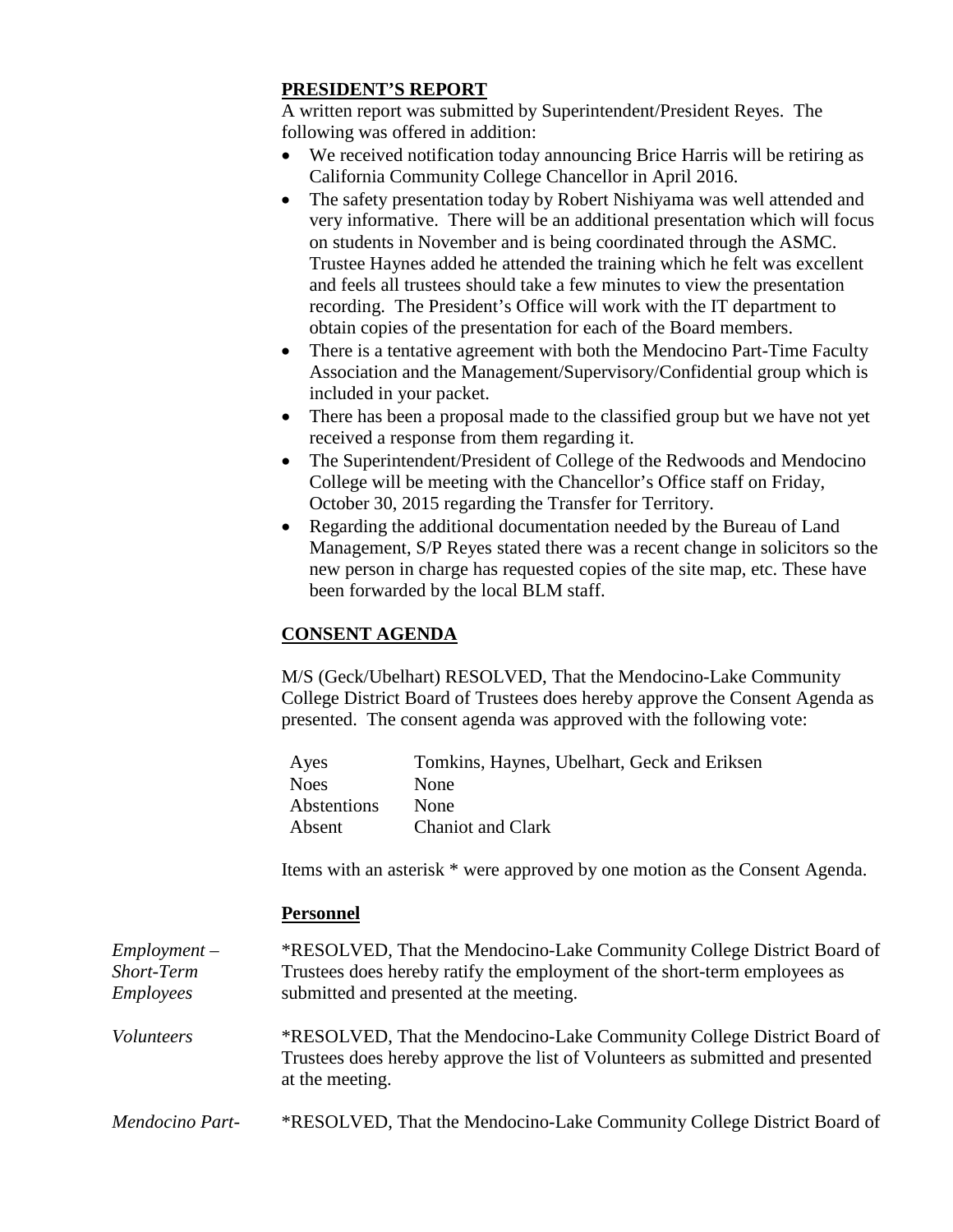| Time Faculty<br>Association,<br>Tentative<br>Agreement, 2014-15<br>and 2015-16 | Trustees does hereby ratify the 2014-15 and the 2015-16 Tentative Agreements<br>between the Mendocino-Lake Community College District and the Mendocino<br>Part-Time Faculty Association as presented.                                                       |  |
|--------------------------------------------------------------------------------|--------------------------------------------------------------------------------------------------------------------------------------------------------------------------------------------------------------------------------------------------------------|--|
| Management/Super<br>visory/Confidential<br>Salary Agreement,<br>2015-16        | *RESOLVED, That the Mendocino-Lake Community College District Board of<br>Trustees does hereby ratify the 2015-16 agreement between the Mendocino-<br>Lake Community College District and the<br>Management/Supervisory/Confidential employees as presented. |  |
| Resignations/Retire<br>ments-Faculty                                           | *RESOLVED, That the Mendocino-Lake Community College District Board of<br>Trustees does hereby ratify the resignation of Fran Laughton, effective<br>December 18, 2015.                                                                                      |  |
| Reclassification-<br>Classified<br>Employee                                    | *RESOLVED, That the Mendocino-Lake Community College District Board of<br>Trustees does hereby approve the reclassification of Toni Fort to Instruction<br>Schedule Technician effective February 1, 2014.                                                   |  |
| $Employment -$<br>Classified                                                   | *RESOLVED, That the Mendocino-Lake Community College District Board of<br>Trustees does hereby approve the employment of Jacob Kyle as an Agriculture<br>Technician effective October 15, 2015 as presented.                                                 |  |
| Fiscal Report as of<br>August 31, 2015                                         | <b>Other Items</b><br>*RESOLVED, That the Mendocino-Lake Community College District Board of<br>Trustees does hereby accept the fiscal report as submitted.                                                                                                  |  |
| Donation of<br>Automobile                                                      | *RESOLVED, That the Mendocino-Lake Community College District Board of<br>Trustees does hereby accept the automobile graciously donated by Stan and<br>Kris Bartolomei.                                                                                      |  |
| Academic Calendar<br>2016-17                                                   | *RESOLVED, That the Mendocino-Lake Community College District Board of<br>Trustees does hereby adopt the 2016-17 Academic Calendar as presented.                                                                                                             |  |
| Contracts and<br>Agreements                                                    | <u>ACTION ITEMS</u><br>After reviewing the list of contracts and finding everything in order, the<br>following action was taken:                                                                                                                             |  |
|                                                                                | M/S (Geck/Ubelhart) to ratify the contracts and agreements as presented. The<br>motion was approved with the following vote:                                                                                                                                 |  |
|                                                                                | Tomkins, Haynes, Ubelhart, Geck, and Eriksen<br>Ayes<br><b>Noes</b><br>None<br>Abstentions<br>None<br>Chaniot and Clark<br>Absent                                                                                                                            |  |
| Education and<br><b>Student Services</b><br>Report                             | <b>INFORMATIONAL ITEMS AND REPORTS</b><br>A written report was submitted by Virginia Guleff, Vice President of Education<br>and Student Services.<br>• Vice President Guleff reported she served on the accreditation team for the                           |  |

• Vice President Guleff reported she served on the accreditation team for the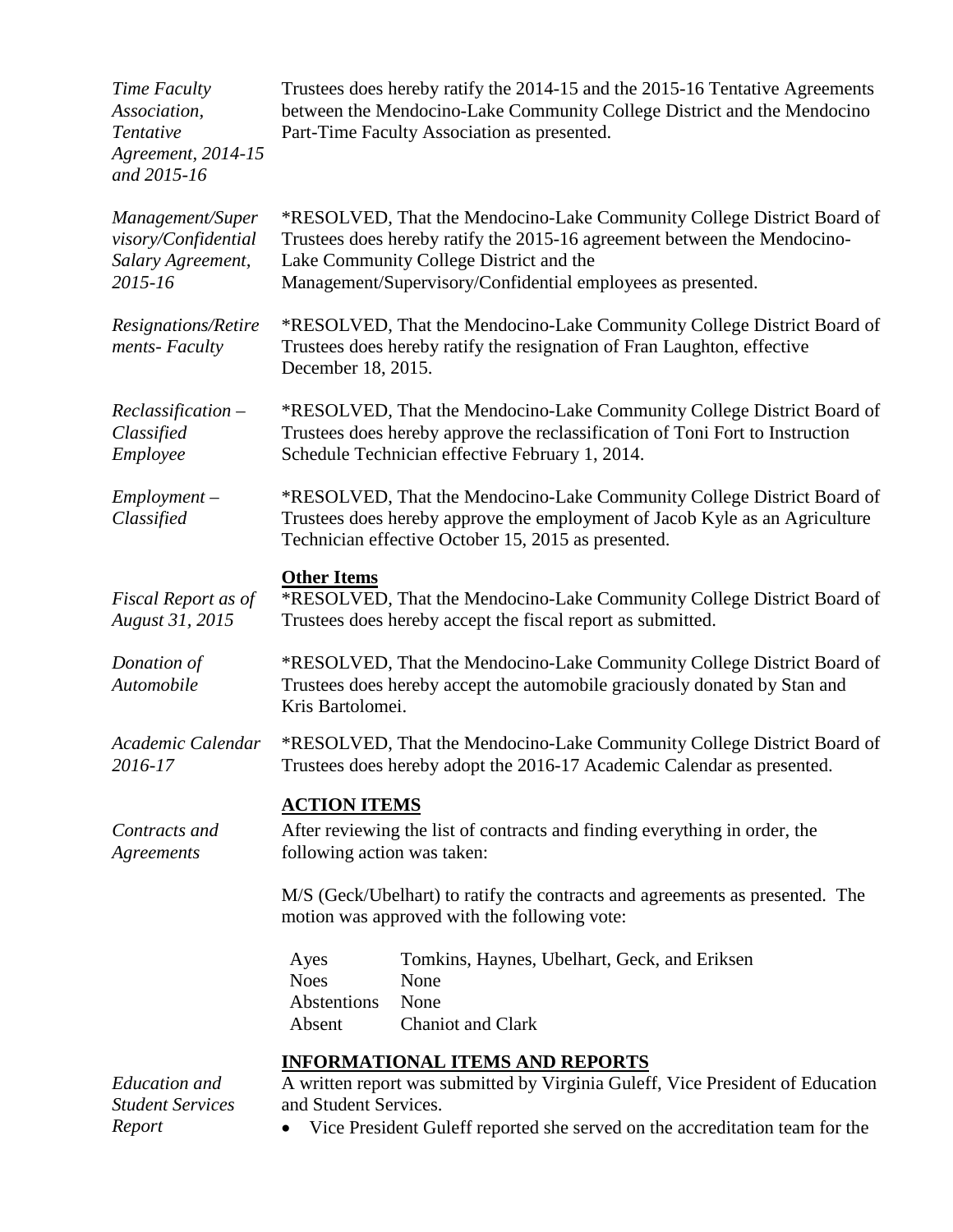|                                                                                                          | Los Rios District and Sacramento City College where she learned about<br>many great practices used by their institution during the visit.<br>Trustee Haynes would like to see a big picture presentation on the 30% loan<br>default rate which would also include all we do for our students in Financial<br>Aid.                                                                                                                                                                                               |
|----------------------------------------------------------------------------------------------------------|-----------------------------------------------------------------------------------------------------------------------------------------------------------------------------------------------------------------------------------------------------------------------------------------------------------------------------------------------------------------------------------------------------------------------------------------------------------------------------------------------------------------|
| 2015 Refunding of<br><b>General Obligation</b><br><b>Bonds</b>                                           | A written report was submitted by Eileen Cichocki, Vice President of<br>Administrative Services recapping the refunding of the General Obligation<br>Bonds. The following was offered in addition:<br>The refunding was modeled after the 2-B proposal per the Board's<br>recommendation and approval.<br>Based on market conditions on the day the bonds were refunded, the<br>refunded bonds closed with a savings to taxpayers of \$36,500,000.<br>The new bonds are all callable in ten years.<br>$\bullet$ |
| Administrative<br>Services Report                                                                        | A written report was submitted by Eileen Cichocki, Vice President of<br>Administrative Services. The following was offered in addition:<br>Trustee Geck commended Vice President Cichocki for the multi-year<br>projection through the 2020-2021 year.                                                                                                                                                                                                                                                          |
| Mendocino College<br>Foundation, Inc.                                                                    | A written report was presented by Katie Fairbairn, Executive Director of the<br>Mendocino College Foundation, Inc. The following information was presented<br>in addition:<br>The Gala as was great success with a \$23,000 increase in gross revenue<br>over the previous year.                                                                                                                                                                                                                                |
| Mendocino College<br>Coastal Field<br><b>Station and Natural</b><br>Resources<br>Informational<br>Report | The report from the affiliate group was presented by Wade Koeninger under<br>Public Comments and is listed elsewhere in these minutes.<br>The Board requested this report no longer be presented under public comments<br>but be included as part of the monthly Board packet under informational<br>reports. This will provide Board members the opportunity to address their<br>comments and/or questions about the information provided to the affiliate<br>representative.                                  |
| <b>Constituents Group</b><br>Reports                                                                     | <b>Academic Senate:</b><br>A written report was submitted by Academic Senate President Reid Edelman.<br>In Mr. Edelman's absence, Doug Browe, Academic Senate senator attended the<br>meeting as a representative of the Academic Senate.                                                                                                                                                                                                                                                                       |
|                                                                                                          | <b>Classified Senate:</b><br>Classified Senate President Bushway stated he had nothing to report.                                                                                                                                                                                                                                                                                                                                                                                                               |
|                                                                                                          | <b>Management/Supervisory/Confidential:</b><br>No report was presented.                                                                                                                                                                                                                                                                                                                                                                                                                                         |
|                                                                                                          | <u>ASMC:</u><br>A written report was submitted by Student Trustee Nayeli Castaneda. The<br>following was offered in addition:                                                                                                                                                                                                                                                                                                                                                                                   |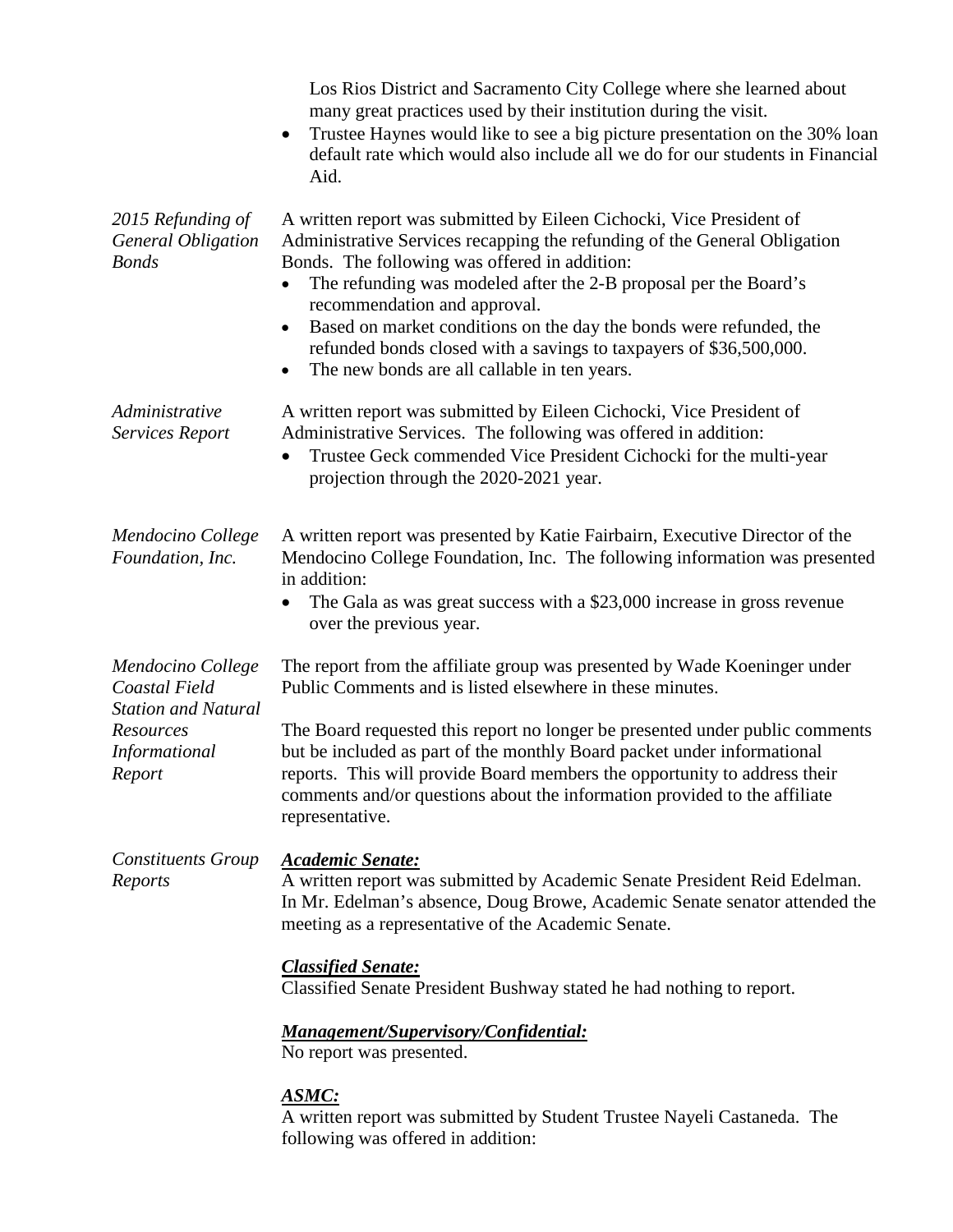• Student Trustee Castaneda attended the Student Trustee retreat for Student Trustees across the state and impressed to learn not all colleges have the supportive structure we have in place at Mendocino College.

*Board Policy Additions and Revisions – First Reading*

The revisions to the Board policies are presented as information for review. Voting on these revisions will take place at the November 2015 meeting. Any questions from Board members can be forwarded to the President's Office for consideration by the President's Policy Advisory Committee.

# **TRUSTEE COMMUNICATION**

## *Trustee Reports* **Oral report by Trustee Eriksen:**

- Trustee Eriksen stated she attended the Gala and brought two guests.
- She also attended the annual fall plant sale.

# **Report by Trustee Haynes:**

• Trustee Haynes stated he has nothing to add.

# **Oral report by Trustee Tomkins:**

• Trustee Tomkins stated the County of Lake is allowing families displaced by the Valley Fire to rebuild without obtaining permits, etc.

## **Oral report by Trustee Ubelhart:**

- Trustee Ubelhart attended the Foundation meeting at the North County Center and heard S/P Reyes address the group regarding the Fort Bragg Center.
- He attended the pre-Gala event with Trustee Haynes and attended the Gala as well.
- He encouraged all the Trustees to attend the play which will run this weekend and next weekend.
- Trustee Ubelhart also complimented S/P Reyes on the leadership team currently in place which he feels is phenomenal.

# **Oral report by Trustee Geck:**

- Trustee Geck stated today is the  $16<sup>th</sup>$  day he has volunteered at the Valley Fire Evacuation Center in Cobb. There have been 800 families in the area that have been impacted.
- Trustee Geck expressed his regret in not being able to attend the Gala.

## **CLOSED SESSION**

The Board adjourned to Closed Session at 7:10 PM. Board President Tomkins announced the board will be discussing items 9.2, 9.3 and 9.5 on the agenda during closed session.

## **OPEN SESSION**

*Report of Action Taken in Closed Session*

The Board returned to open session at 8:32 PM with Board President Tomkins reporting no action taken on the items discussed in closed session.